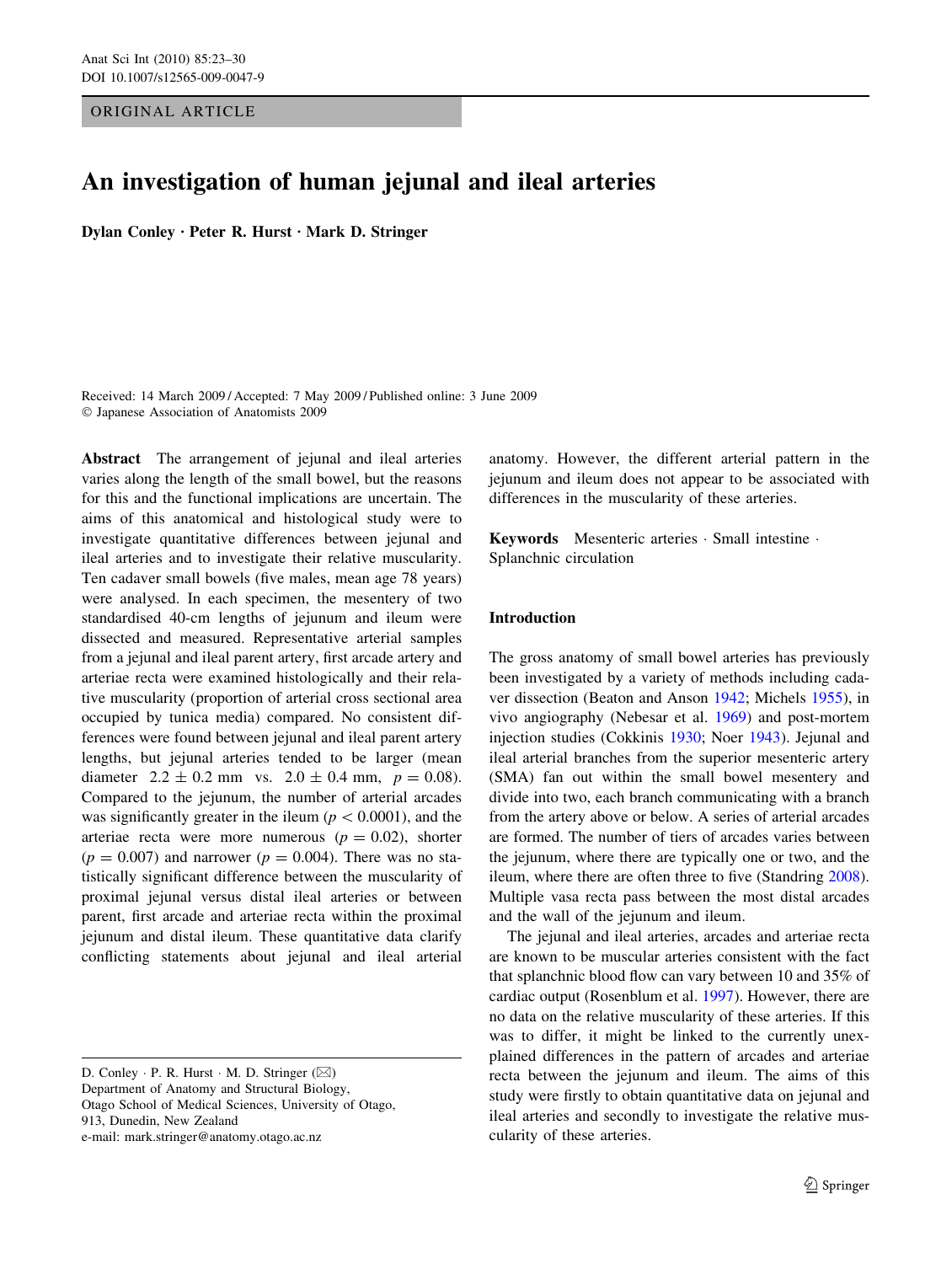### <span id="page-1-0"></span>**Methods**

Cadaver specimens and quantitative gross anatomy

The entire jejunum and ileum with attached mesentery were removed from ten cadavers [five males, mean age 78 (66–93) years] bequeathed to the Department of Anatomy and Structural Biology at the University of Otago under the New Zealand Human Tissue Acts (1964, 2008). Two cadavers had been embalmed using Dodge Anatomical mix (Dodge Anatomical, Dodge Co., Boston MA) and the remainder with phenoxyethanol mix (Nicholson et al. [2005\)](#page-7-0). None had evidence of previous small bowel pathology or surgery. The length of each small bowel was measured along its antimesenteric border.

In each specimen, the mesentery of two standardised 40-cm lengths of bowel was dissected to expose the mesenteric arteries; the jejunal segment extended from 20 to 60 cm distal to the duodenojejunal flexure and the ileal segment from 20 to 60 cm proximal to the ileocaecal junction (Fig. 1). The following were recorded in each 40-cm length of jejunum and ileum in all ten specimens: the length of the mesentery (from the SMA to the mesenteric border of the mid-portion of bowel); the length of all jejunal and ileal parent arteries (branches from the SMA to the first arterial arcade); the total number of complete anastomotic rings within the arcades; the total number of arteriae recta. Each 40-cm length of jejunum and ileum was then divided into a proximal and distal section (each measuring 20 cm in length), and two further measurements were made: the minimum and maximum number of tiers of arterial arcades passed through in a straight line from the SMA to the bowel and the length of ten randomly selected arteriae recta (Carbon Fiber Composites Digital Caliper, Ted Pella, Inc., Texas; accuracy ±0.2 mm). All measurements of arterial arcades and arteriae recta were repeated blindly in two specimens by two investigators (DL and MDS) to assess intra-observer and inter-observer variability.

## Histology

From the proximal 20 cm of each jejunal segment and the distal 20 cm of each ileal segment, a section of artery measuring up to 5 mm in length was excised from the midregion of a parent artery (PA), first arcade artery and arteriae recta (AR). A parent artery was defined as a jejunal or ileal artery branching directly from the SMA, a first arcade artery was the first artery nearest the PA that was part of a complete anastomotic ring, and arteriae recta were arteries that ran directly between the most distal arterial arcade and the wall of the small bowel. Arterial samples were post-fixed in 10% neutral buffered formalin,



Fig. 1 Diagrammatic illustration of the jejunal and ileal segments that were dissected showing the parent jejunal and ileal arteries, arterial arcades (arrowheads) and arteriae recta

embedded in paraffin, sectioned transversely  $(3 \mu m)$ , stained with haematoxylin and eosin and Verhöeff-Van Gieson, and examined by light microscopy (Olympus AX70, Olympus Optical Co., Ltd., Japan). Photomicrographs and scale bars were taken at set magnifications using a Spot RT colour camera (model 2.2.1, Diagnostic Instruments Inc., USA) and the MicroPublisher 5.0 RTV Q imaging system (JH Technologies, USA).

The freeware program ImageJ (National Institutes of Health, USA) was used to measure diameters and crosssectional areas (CSA) in arterial photomicrographs. A ''muscularity index'' was devised to compare the relative muscularity of arteries (Fig. [2](#page-2-0)). This involved measuring the CSA of the artery within the external elastic lamina (or the well-defined boundary between the tunica media and adventitia in small muscular arteries lacking an external elastic lamina) and subtracting the CSA of the artery within the internal elastic lamina. The proportion of the artery's CSA within the external elastic lamina occupied by the tunica media could then be calculated. This method can be applied to arteries of different shapes and eliminates problems arising from subintimal atheromatous deposits. The diameter of the PA and AR was calculated from the formula:diameter =  $2 \times \left(\sqrt{\frac{A1}{\pi}}\right)$  $\sqrt{a}$ which estimates the diameter of the artery, assuming that it was originally circular in cross section. Two sections from each arterial sample were analysed, taking the mean of both measurements.

The relative elastin content of the arteries was also compared in six specimens using a novel technique. A representative photomicrograph of each arterial section stained with Verhöeff–Van Gieson (same batch, identical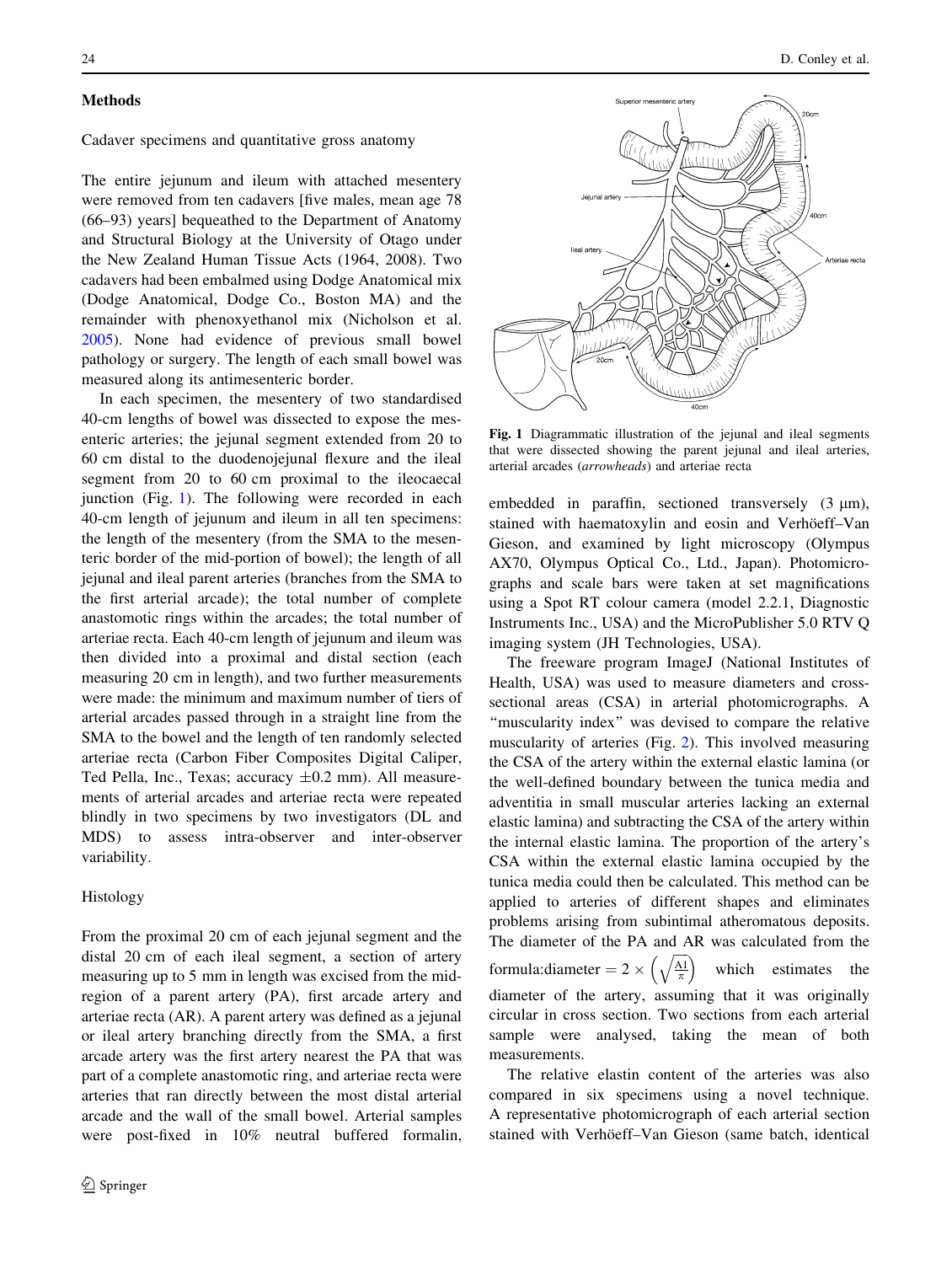<span id="page-2-0"></span>

Fig. 2 Photomicrograph of a transverse section of an ileal artery stained with Verhöeff–Van Gieson for elastic fibres. The ImageJ draw tool was used to outline the internal and external elastic laminae (blue). The CSA of tunica media  $(A3)$  was derived by subtracting the CSA inside the internal elastic lamina (A2) from that inside the external elastic lamina (A1). The muscularity index was the proportion of the CSA of the artery within the external elastic lamina occupied by the tunica media (A3/A1)

protocol) was taken using the light microscope and imaging system described above, under the same conditions of illumination and magnification. Each image was imported into Adobe® Photoshop® (CS3, Version 10.0.1, Adobe Systems Inc., USA) and the tunica media ''doughnut'' between the internal and external elastic laminae precisely excised using the lasso tool. Each doughnut was then saved as a greyscale image in the tiff file format and imported into imageJ (Fig. 3). The image threshold was adjusted until all of the black-stained elastin in each doughnut was coloured red; this was found to correspond to a threshold of 0.75. This threshold value was applied to each image to yield the proportion of tunica media occupied by blackstaining elastin.

### Statistical analysis

Results were expressed as means  $\pm$  standard deviations (SD) and compared using paired t tests with 95% confidence intervals (CI), taking  $p < 0.05$  as statistically significant.

### **Results**

The mean length of the jejunoileum in the ten cadavers was 3.81 m (range 2.76–4.77). The mean length of the ileal mesentery  $(125.6 \pm 47.7 \text{ mm})$  was significantly greater than the jejunal mesentery (89.9  $\pm$  13.9 mm; difference between means 35.7 mm, 95% CI 6.5–64.9,  $p = 0.02$ ).



Fig. 3 Excised doughnut of tunica media (Verhöeff–Van Gieson stain) rendered as a greyscale image prior to applying a standard threshold value for identification of elastin

Comparison of mean jejunal and ileal parent artery lengths in each specimen showed no consistent differences. Although the overall mean length of parent ileal arteries  $(58.1 \pm 36.9 \text{ mm})$  was greater than jejunal parent arteries  $(43.3 \pm 13.1 \text{ mm})$ , this difference was not statistically significant ( $p = 0.25$ ). The number of tiers of arterial arcades in a straight line from SMA to bowel wall varied from one to three in the jejunum compared to one to six in the proximal ileal segment and two to four in the distal ileal segment. The mean numbers of complete anastomotic rings forming arcades in the 40-cm segments of jejunum and ileum were  $9.4 \pm 2.5$  (range 7–14) and  $24.7 \pm 5.3$  (range 12–31), respectively. This was a highly statistically significant difference (difference between means 15.3, 95% CI 11–19.6,  $p < 0.0001$ ).

Data for mean AR length and total number of AR in the 40 cm segments of jejunum and ileum from ten cadavers are summarised in Table [1.](#page-3-0) There was a statistically significantly greater number of AR in the ileum, and these were shorter than in the jejunum. There were no significant intra- or inter-observer differences between repeated measurements. Calculated PA and AR diameters are shown in Table [2](#page-3-0). The jejunal and ileal PA diameters were not statistically significantly different although there was a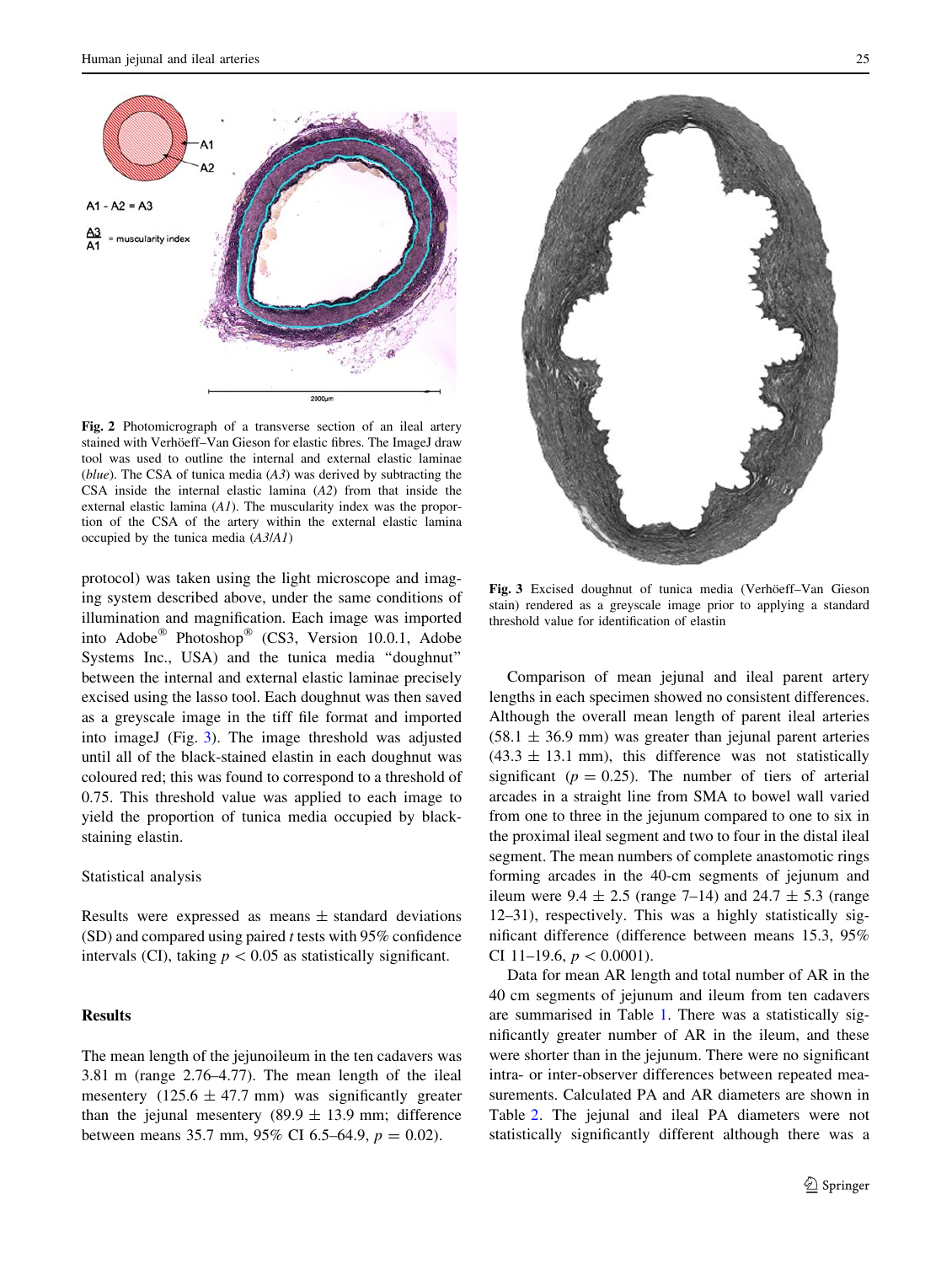|               | Specimen no. Mean arteriae recta length (mm) <sup>a</sup> |                |                           |       |                           |                |                                 | Total no. of arteriae recta |      |                 |
|---------------|-----------------------------------------------------------|----------------|---------------------------|-------|---------------------------|----------------|---------------------------------|-----------------------------|------|-----------------|
|               | Proximal jejunal<br>segment                               |                | Distal jejunal<br>segment |       | Proximal ileal<br>segment |                | Distal ileal Jejunum<br>segment |                             |      | <b>Ileum</b>    |
| $0 - 287$     | 22.6                                                      |                | 31.2                      |       | 20.5                      |                | 23.2                            | 62                          |      | 51              |
| $0 - 255$     | 27.2                                                      |                | 26.2                      |       | 19.4                      |                | 19.6                            | 53                          |      | 58              |
| $0 - 270$     | 26.3                                                      |                | 29.3                      |       | 15.2                      |                | 15.4                            | 44                          |      | 63              |
| $0 - 291$     | 23.9                                                      |                | 24.1                      |       | 21.4                      |                | 23.7                            | 38                          |      | 39              |
| $0 - 277$     | 26.3                                                      |                | 28.3                      |       | 26.3                      |                | 25.3                            | 38                          |      | 53              |
| $0 - 307$     | 29.3                                                      |                | 27.8                      |       | 31.4                      |                | 31.8                            | 76                          |      | 81              |
| $0 - 334$     | 28.8                                                      |                | 28.8                      |       | 16                        |                | 20                              | 34                          |      | 60              |
| $0 - 369$     | 30.9                                                      |                | 28.9                      |       | 22.4                      |                | 23.8                            | 37                          |      | 52              |
| $0 - 348$     | 29.3                                                      |                | 29.7                      |       | 22.2                      |                | 16.6                            | 52                          |      | 64              |
| $0 - 285$     | 24.7                                                      |                | 24.3                      |       | 22.6                      |                | 22.4                            | 52                          |      | 57              |
| Mean $\pm$ SD | $26.9 \pm 2.7$                                            |                | $27.8 \pm 2.3$            |       | $21.7 \pm 4.7$            |                | $22.2 \pm 4.7$                  | $48.6 \pm 13.2$             |      | $57.8 \pm 10.9$ |
| $p$ value     |                                                           | 0.37           |                           |       |                           | 0.61           |                                 |                             | 0.02 |                 |
| Mean $\pm$ SD |                                                           | $27.4 \pm 2.0$ |                           |       |                           | $22.0 \pm 4.5$ |                                 |                             |      |                 |
| $p$ value     |                                                           |                |                           | 0.007 |                           |                |                                 |                             |      |                 |

<span id="page-3-0"></span>Table 1 Summary of arteriae recta measurements in 40-cm lengths of jejunum and ileum in ten cadavers

<sup>a</sup> Values in each specimen represent a mean from ten randomly selected arteriae recta

Table 2 Calculated diameters of jejunal and ileal parent arteries and arteriae recta

| Specimen<br>no. | Parent artery<br>diameter (mm) |      |                | Arteriae recta<br>diameter (mm) |       |                |  |
|-----------------|--------------------------------|------|----------------|---------------------------------|-------|----------------|--|
|                 | Jejunum                        |      | <b>Ileum</b>   | Jejunum                         |       | <b>Ileum</b>   |  |
| $0 - 287$       | 2.30                           |      | 2.40           | 0.89                            |       | 0.59           |  |
| $0 - 255$       | 2.20                           |      | 2.20           | 0.69                            |       | 0.54           |  |
| $0 - 270$       | 1.90                           |      | 1.30           | 0.74                            |       | 0.61           |  |
| $0-291$         | 2.30                           |      | 1.50           | 0.71                            |       | 0.45           |  |
| $0 - 277$       | 2.30                           |      | 2.30           | 0.92                            |       | 0.72           |  |
| $0 - 307$       | 2.50                           |      | 2.50           | 0.51                            |       | 0.70           |  |
| $0 - 334$       | 1.90                           |      | 1.85           | 0.71                            |       | 0.46           |  |
| $0 - 369$       | 2.50                           |      | 2.07           | 0.72                            |       | 0.51           |  |
| $0 - 348$       | 1.99                           |      | 2.01           | 0.94                            |       | 0.42           |  |
| $0 - 285$       | 2.32                           |      | 2.18           | 0.88                            |       | 0.55           |  |
| Mean $\pm$ SD   | $2.22 \pm 0.2$                 |      | $2.03 \pm 0.4$ | $0.77 \pm 0.1$                  |       | $0.56 \pm 0.1$ |  |
| $p$ value       |                                | 0.08 |                |                                 | 0.004 |                |  |

statistical trend in favour of a slightly larger jejunal arterial calibre. Overall, jejunal AR had a significantly larger diameter than their ileal counterparts.

Table [3](#page-4-0) summarises the data on the relative muscularity of the jejunal and ileal PA, first arcade artery and AR. There was no statistically significant difference between the muscularity index (proportion of arterial CSA occupied by the tunica media) of proximal jejunal versus distal ileal arteries or among parent, first arcade and AR arteries within the proximal jejunum and distal ileum. A typical sequence of jejunal arteries is shown in Fig. [4.](#page-5-0)

Results for the proportion of elastin stained by Verhöeff–Van Gieson within the tunica media of the arterial

samples are shown in Table [4](#page-6-0). The variability of results indicates that these data should be interpreted with caution, although AR tunica media appeared to contain a relatively higher proportion of elastin than more proximal arteries.

# **Discussion**

Whilst the number of jejunal and ileal branches from the SMA has been recorded by various techniques in the cadaver and in vivo (Beaton and Anson [1942;](#page-6-0) Cokkinis [1930](#page-6-0); Noer [1943](#page-7-0); Michels [1955;](#page-6-0) Nebesar et al. [1969](#page-7-0)), anastomotic arcades and arteriae recta have rarely been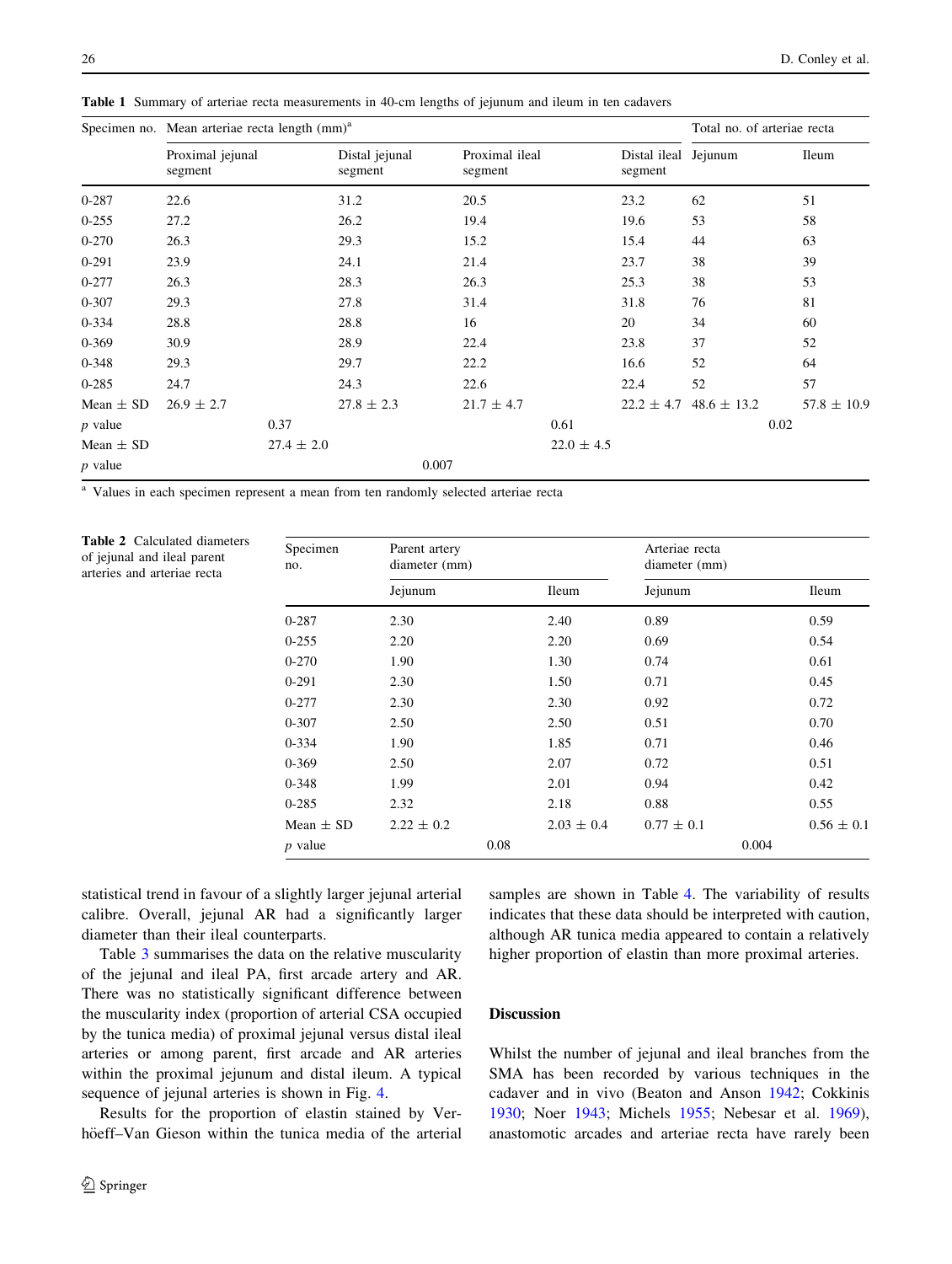<span id="page-4-0"></span>Table 3 Muscularity index data from jejunal and ileal arteries

| Specimen no.  | Parent artery muscularity index |                |                  | First arcade artery muscularity index | Arteriae recta muscularity index |                |  |
|---------------|---------------------------------|----------------|------------------|---------------------------------------|----------------------------------|----------------|--|
|               | Proximal jejunum                | Distal ileum   | Proximal jejunum | Distal ileum                          | Proximal jejunum                 | Distal ileum   |  |
| 0-287         | 0.51                            | 0.43           | 0.49             | 0.49                                  | 0.46                             | 0.25           |  |
| $0 - 255$     | 0.35                            | 0.32           | 0.45             | 0.36                                  | 0.38                             | 0.44           |  |
| $0 - 270$     | 0.54                            | 0.35           | 0.40             | 0.50                                  | 0.36                             | 0.37           |  |
| $0 - 291$     | 0.53                            | 0.53           | 0.59             | 0.47                                  | 0.57                             | 0.60           |  |
| $0 - 277$     | 0.50                            | 0.43           | 0.42             | 0.26                                  | 0.25                             | 0.44           |  |
| $0 - 307$     | 0.42                            | 0.42           | 0.52             | 0.41                                  | 0.57                             | 0.25           |  |
| $0 - 334$     | 0.55                            | 0.52           | 0.51             | 0.48                                  | 0.58                             | 0.36           |  |
| $0 - 369$     | 0.52                            | 0.67           | 0.51             | 0.60                                  | 0.55                             | 0.56           |  |
| $0 - 348$     | 0.29                            | 0.24           | 0.28             | 0.24                                  | 0.23                             | 0.38           |  |
| $0 - 285$     | 0.36                            | 0.35           | 0.37             | 0.31                                  | 0.48                             | 0.55           |  |
| Mean $\pm$ SD | $0.46 \pm 0.1$                  | $0.43 \pm 0.1$ | $0.45 \pm 0.1$   | $0.41 \pm 0.1$                        | $0.44 \pm 0.1$                   | $0.42 \pm 0.1$ |  |
| $p$ value     | 0.28                            |                |                  | 0.16                                  | 0.68                             |                |  |

analysed quantitatively, and there appear to be no data concerning their relative muscularity or elastin content. Anatomical and surgical reference texts simply refer to the calibre of the ileal arteries as being smaller than the jejunal (Chevrel [1995;](#page-6-0) Standring [2008](#page-7-0)) and the jejunum as having one or two tiers of anastomotic arcades compared to three to five in the ileum. The AR are generally said to be shorter

in the ileum (Chevrel [1995;](#page-6-0) McMinn [1998\)](#page-6-0), but even this observation is variable with one well-known text describing them as longer and smaller in the ileum (Standring [2008\)](#page-7-0).

Our study suggested that jejunal arteries have a slightly greater diameter than ileal arteries in the mesenteric sections analysed. There was no evidence of a graded decrease in arterial calibre from the jejunum to ileum as suggested by Beaton and Anson ([1942\)](#page-6-0) from their detailed study of a single cadaver. Parent ileal arteries were not shorter than jejunal arteries as stated in one modern text (Floch [2005](#page-6-0)); although this might be expected because of the greater number of arterial arcades in the ileum compared to the jejunum, the longer ileal mesentery compensates for this. Our study confirmed the greater number of arterial arcades in the ileum compared to the jejunum; Beaton and Anson [\(1942](#page-6-0)) previously noted that the arcades were smaller in the ileum. We also found a significantly greater number of AR in an equivalent length of ileum compared to the jejunum, and these ARs were significantly shorter and narrower. The shorter AR length in the ileum has been reported previously (Dwight [1903;](#page-6-0) Cokkinis [1930;](#page-6-0) Noer [1943\)](#page-7-0), but the neat progressive diminution reported by Cokkinis [\(1930](#page-6-0)) was not evident. Further, we could only find one previous report comparing numbers of AR in the jejunum and ileum, and this related to a single cadaver specimen (Beaton and Anson [1942](#page-6-0)); these authors also found a greater density of AR in the ileum than the jejunum. Chiba and Boles [\(1984](#page-6-0)) counted total AR numbers in the whole small bowel, and, interestingly, their figure of between 393 and 452 is remarkably consistent with our data. Finally, our novel data on the relative muscularity and elastin content of proximal jejunal versus distal ileal arteries and parent artery versus first arcade artery versus AR showed no significant differences in these mesenteric segments, except for the possibility of a higher elastin content in AR compared to their feeding vessels.

The lack of a difference in relative muscularity between jejunal and ileal arteries and along their subdivisions is intriguing. Given the respective calibres of the parent artery and AR, this suggests that AR could play a major role in arterial blood distribution and that this is not necessarily dominantly regulated by the parent and arcade arteries upstream. Significant regulation of arterial perfusion at the level of the arteriae recta suggests that localised adjustments to arterial flow in the jejunum and ileum are important. In support of this, there is considerable evidence to show that localised hyperaemic responses occur in the small bowel in response to specific luminal contents (Granger et al. [1989\)](#page-6-0). Our observations do not support the rather simplistic hypothesis that arterial elasticity is directly proportional to arterial proximity to the heart (Kumar [2001](#page-6-0)), a suggestion derived from a study of cadaver thoracic arteries. Indeed, our study suggests that AR may be more elastic than their feeding arteries, an unexpected finding that deserves further investigation.

Potential limitations of our study should be acknowledged. Firstly, our data were derived from elderly cadavers. Embalming may have affected the arterial structure, although Nicholson et al. ([2005\)](#page-7-0) found that satisfactory histology was obtained from cadavers using the embalming agents and techniques used in our study. Secondly, ageing itself (Sasajima et al. [1999](#page-7-0)) and systemic hypertension,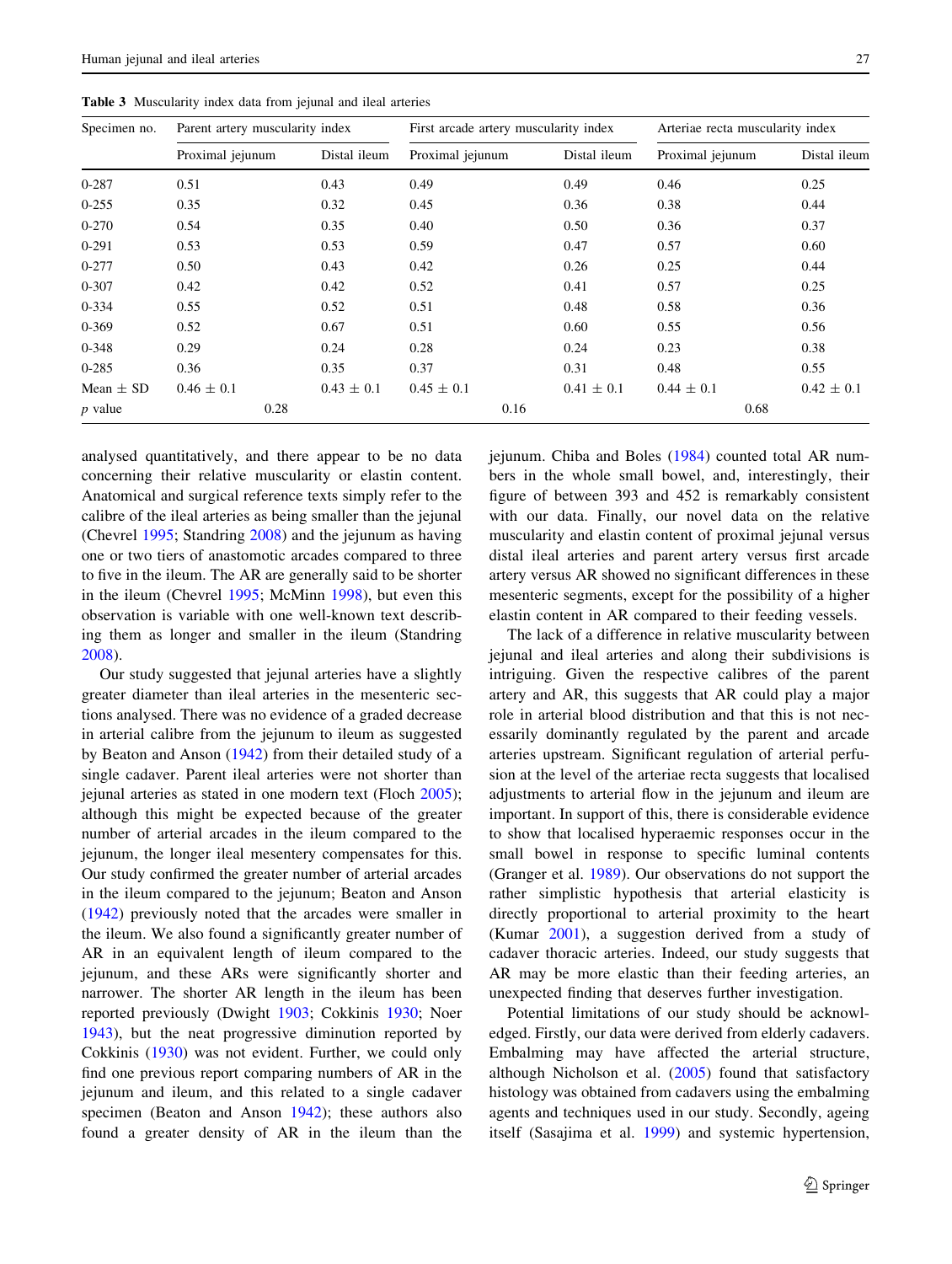<span id="page-5-0"></span>

Jejunal parent artery (x40)



Jejunal first arcade artery (x40)



Jejunal arteria recta (x100)

Fig. 4 A representative sequence of jejunal arteries along the mesenteric axis (Verhöeff–Van Gieson stain)

which is common in the elderly, can both cause an increase in peripheral arterial media thickness in experimental animals (Lee et al. [1983\)](#page-6-0) and in humans (Mulvany [1996](#page-7-0)). However, neither age nor embalming would affect the numbers of vessels, and our data were controlled since we compared standardised jejunal and ileal arteries within individual cadavers. Further, comparing relative arterial muscularity by measuring the CSA of the tunica media and expressing this as a proportion of total arterial CSA, we avoided the problem of luminal distortion from subintimal atheroma and did not need a circular vessel outline for our calculations. Accuracy was enhanced by measuring

duplicate specimens and checking for significant intra- and inter-observer variation. However, it should be noted that our findings relate to the proximal jejunum between 20 and 60 cm from the duodenojejunal flexure and to the distal ileum 20–60 cm proximal to the ileocaecal valve.

One of the aims of this study was to investigate the relative muscularity of jejunal and ileal arteries in the hope that this might shed some light on why the pattern of arterial arcades and AR differ between the jejunum and ileum. In other mammals, including dogs, cats and macaque monkeys, there are one or two tiers of arcades, but no regional differences between jejunal and ileal arteries (Sommerova [1980\)](#page-7-0). In contrast, instead of arterial arcades, pigs have a narrow leash of anastomosing mesenteric arteries, which give rise to bundles of smaller arteries and then AR (Spalding and Heath [1987](#page-7-0)). Few theories have been put forward to account for the arrangement of arterial arcades and AR in humans. Various authors have suggested that since ARs do not communicate within the mesentery (Cokkinis [1930](#page-6-0)), the terminal arterial arcade provides a mechanism for maintaining collateral arterial blood flow during peristaltic contraction of the gut (McMurrich [1930](#page-6-0); Ross [1952](#page-7-0); Michels [1955\)](#page-6-0). More often, a generic reference is made to the presence of numerous anastomotic arterial connections protecting the bowel under conditions of hypoxia and hypovolaemia (Hansen et al. [1998\)](#page-6-0).

Other reasons may account for the arrangement of arterial arcades and AR in humans. The particularly close relationship between arteries and veins in the vasa recta at least may provide a counter current mechanism for local feedback mechanisms controlling blood flow. Such a mechanism may exist in human intestinal villi (Jodal and Lundgren [1986;](#page-6-0) Gannon and Perry [1989\)](#page-6-0) and has been proposed as a possibility in the mesenteric vessels of pigs (Spalding and Heath [1987](#page-7-0)). However, this is unlikely to apply to the arterial arcades or proximal vessels where the arteries and veins are less closely associated. Whilst this hypothesis might explain the arrangement of vasa recta, it does not account for the arterial arcades. The existence of arterial arcades may be a device to maintain arterial perfusion of the gut if the mesentery is stretched or twisted, hence the need for more tiers of arcades in the ileum where the mesentery is longer. Stretching a straight artery would increase arterial resistance much more than stretching a series of tiered arcades. This hypothesis is supported by the fact that the sigmoid colon, a mobile part of the large bowel prone to stretching and twisting, has more arterial arcades than the remainder of the colon (Ross [1952](#page-7-0)). Another possibility is that the arterial arcade system modulates pressure and flow in the arterial bed. When arteries bifurcate, they give rise to daughter vessels whose total crosssectional area is greater than that of the parent vessel, resulting in a drop in pressure and blood flow velocity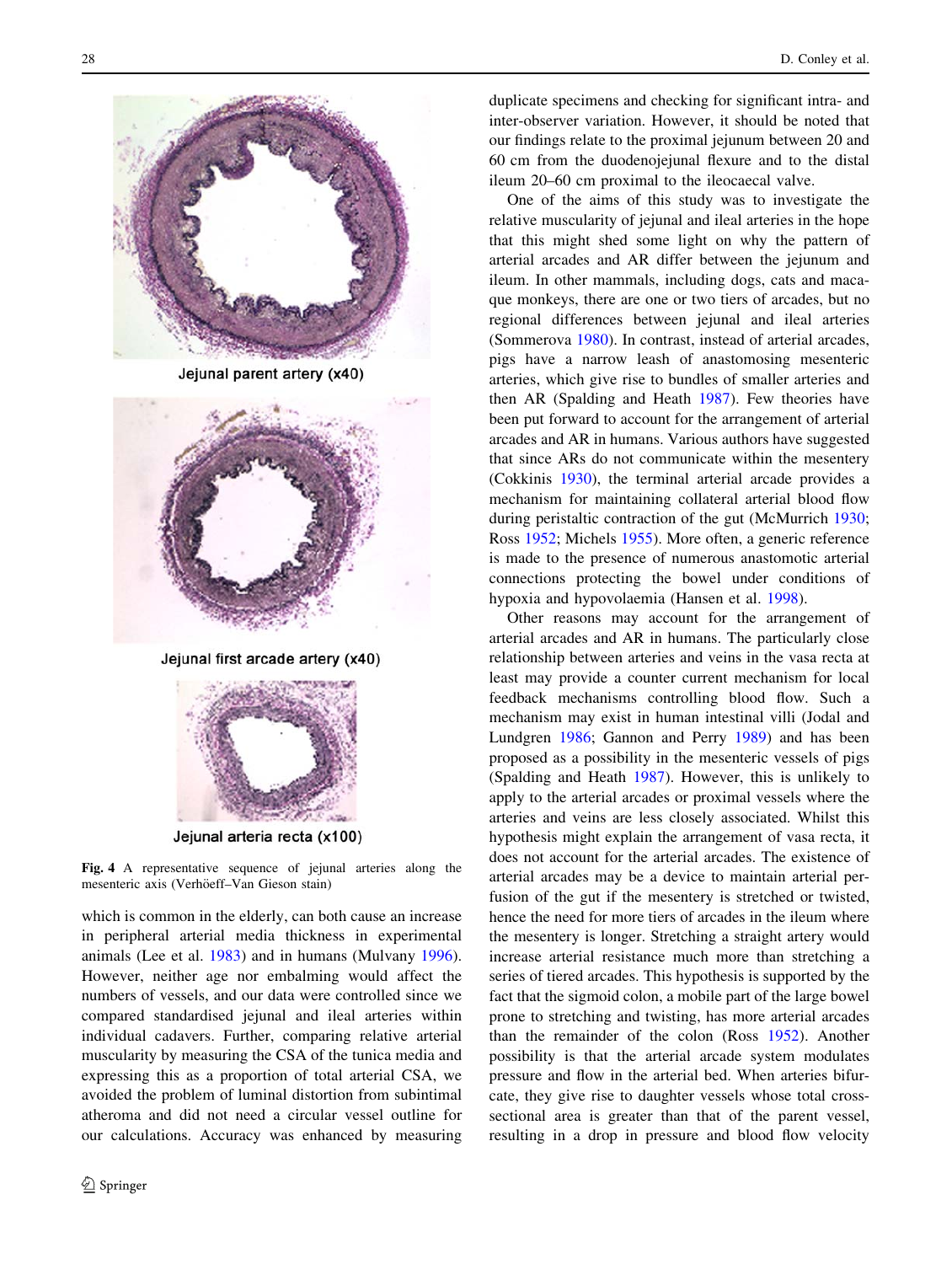<span id="page-6-0"></span>Table 4 Percentage of stained elastin in the tunica media of jejunal and ileal arteries

| Specimen no.  | Jejunal PA      |      | Ileal PA        | Jejunal first<br>arcade artery |      | Ileal first<br>arcade artery | Jejunal arteriae<br>recta |      | Ileal arteriae<br>recta |
|---------------|-----------------|------|-----------------|--------------------------------|------|------------------------------|---------------------------|------|-------------------------|
| $0 - 307$     | 26              |      | 42              | 17                             |      | 32                           | 69                        |      | 36                      |
| $0 - 287$     | 15              |      | 41              | 29                             |      | 25                           | 23                        |      | 40                      |
| $0 - 291$     | 42              |      | 67              | 61                             |      | 41                           | 70                        |      | 69                      |
| $0 - 270$     | 25              |      | 11              | 15                             |      | 4                            | 43                        |      | 23                      |
| $0 - 277$     | 45              |      | 23              | 31                             |      | 35                           | 33                        |      | 35                      |
| $0 - 255$     | 14              |      | 12              | 11                             |      | 8                            | 16                        |      | 19                      |
| Mean $\pm$ SD | $27.7 \pm 13.1$ |      | $33.0 \pm 21.7$ | $27.2 \pm 18.3$                |      | $24.1 \pm 15.3$              | $42.4 \pm 23.0$           |      | $37.1 \pm 17.5$         |
| $p$ values    |                 | 0.55 |                 |                                | 0.55 |                              |                           | 0.50 |                         |

Jejunal PA versus jejunal first arcade artery,  $p = 0.93$ 

Ileal PA versus ileal first arcade artery,  $p = 0.15$ 

Jejunal AR versus jejunal first arcade artery,  $p = 0.14$  (vs. jejunal PA  $p = 0.3$ )

Ileal AR versus ileal first arcade artery,  $p = 0.02$  (vs. ileal PA  $p = 0.2$ )

(Mabotuwana et al. 2006). There appears to be little data on pressure changes within the human mesenteric arterial bed (Christensen and Mulvany 2001). In vivo studies in swine (which may not be a good model for humans for the reasons outlined previously) demonstrate a substantial mean arterial pressure drop from the mesenteric arterial trunk (about 70–80 mmHg) to the distal terminal mesenteric artery (about 40 mmHg) (Reber and Nowicki [1998](#page-7-0)). A similar pressure reduction may be important in humans. Finally, a greater number of arcades may simply facilitate greater flexibility in the distribution of arterial blood flow to the intestine, which may be more relevant in the ileum than in the jejunum where the majority of digestion occurs.

In conclusion, the quantitative data on jejunal and ileal arteries clarify previous conflicting statements about jejunal and ileal arterial anatomy. Jejunal arteries tend to be slightly larger than ileal, but the number of arterial arcades in the ileum is greater. Ileal arteriae recta are more numerous, shorter and narrower than in the jejunum. The different arterial pattern in the mesentery of the jejunum and ileum does not appear to be associated with differences in the muscularity of these arteries.

Acknowledgments We wish to acknowledge the assistance of Mandy Fisher of the Histology Services Unit; Robbie McPhee, Medical Illustrator/Graphic Artist for Fig. [1](#page-1-0); Andrew Gray of the Biostatistical Support Service, Department of Preventive and Social Medicine, Dunedin School of Medicine, for statistical advice; and Andrew McNaughton at the Otago Centre for Confocal Microscopy for his expertise in developing the macro programme for determining the relative elastin content of the tunica media.

## References

Beaton LE, Anson BJ (1942) The arterial supply of the small intestine. Quart Bull Northwestern Univ Med Sch 16:114–122

- Chevrel JP (1995) Anatomy of the jejunum and ileum. In: Wastell C, Nyhus LM, Donahue PE (eds) Surgery of the esophagus, stomach, small intestine, 5th edn. Little Brown, Boston, pp 784–790
- Chiba T, Boles ET Jr (1984) Studies on the relationship between the number of arteriae rectae of intestinal artery and intestinal length. Tohoku J Exp Med 143:27–31
- Christensen KL, Mulvany MJ (2001) Location of resistance arteries. J Vasc Res 38:1–12
- Cokkinis AJ (1930) Observations on the mesenteric circulation. J Anat 64:200–205
- Dwight T (1903) The branches of the superior mesenteric artery to the jejunum and ileum. Anat Anz 23:184–186
- Floch MH (2005) Vascular supply and drainage of the small intestine. In: Floch MH, Floch NR, Kowdley KV, Pitchumoni CS, Rosenthal RJ, Scolapio JS (eds) Netter's Gastroenterology. Icon Learning Systems, New Jersey, pp 306–308
- Gannon BJ, Perry MA (1989) Vascular organization of the alimentary tract. In: Schultz SG (ed) Handbook of physiology. The gastrointestinal system Sect. 6. Vol. 1. Part 2. American Physiological Society, Bethesda, pp 1301–1334
- Granger DN, Kvietys PR, Korthuis RJ, Premen AJ (1989) Microcirculation of the intestinal mucosa. In: Schultz SG (ed) Handbook of physiology. The gastrointestinal system Sect. 6. Vol. 1. Part 2. American Physiological Society, Bethesda, pp 1405–1474
- Hansen MB, Dresner LS, Wait RB (1998) Profile of neurohumoral agents on mesenteric and intestinal blood flow in health and disease. Physiol Res 47:307–327
- Jodal M, Lundgren O (1986) Countercurrent mechanisms in the mammalian gastrointestinal tract. Gastroenterology 91:225–241
- Kumar K (2001) Microstructure of human arteries. J Anat Soc India 50:127–130
- Lee RM, Garfield RE, Forrest JB, Daniel EE (1983) Morphometric study of structural changes in the mesenteric blood vessels of spontaneously hypertensive rats. Blood Vessels 20:57–71
- Mabotuwana TDS, Cheng LK, Smith NP, Pullan AJ (2006) Modeling blood flow in the gastrointestinal system. Conf Proc IEEE Eng Med Biol Soc 1:1810–1813
- McMinn RMH (1998) Last's anatomy regional and applied, 9th edn. Churchill Livingstone, Edinburgh, p 337
- McMurrich JP (1930) In: Huber GC (ed) Piersol's human anatomy, 9th edn. JB Lippincott, Philadelphia
- Michels NA (1955) Blood supply and anatomy of the upper abdominal organs: with a descriptive atlas. Pitman Medical Publishing, London, pp 280–293